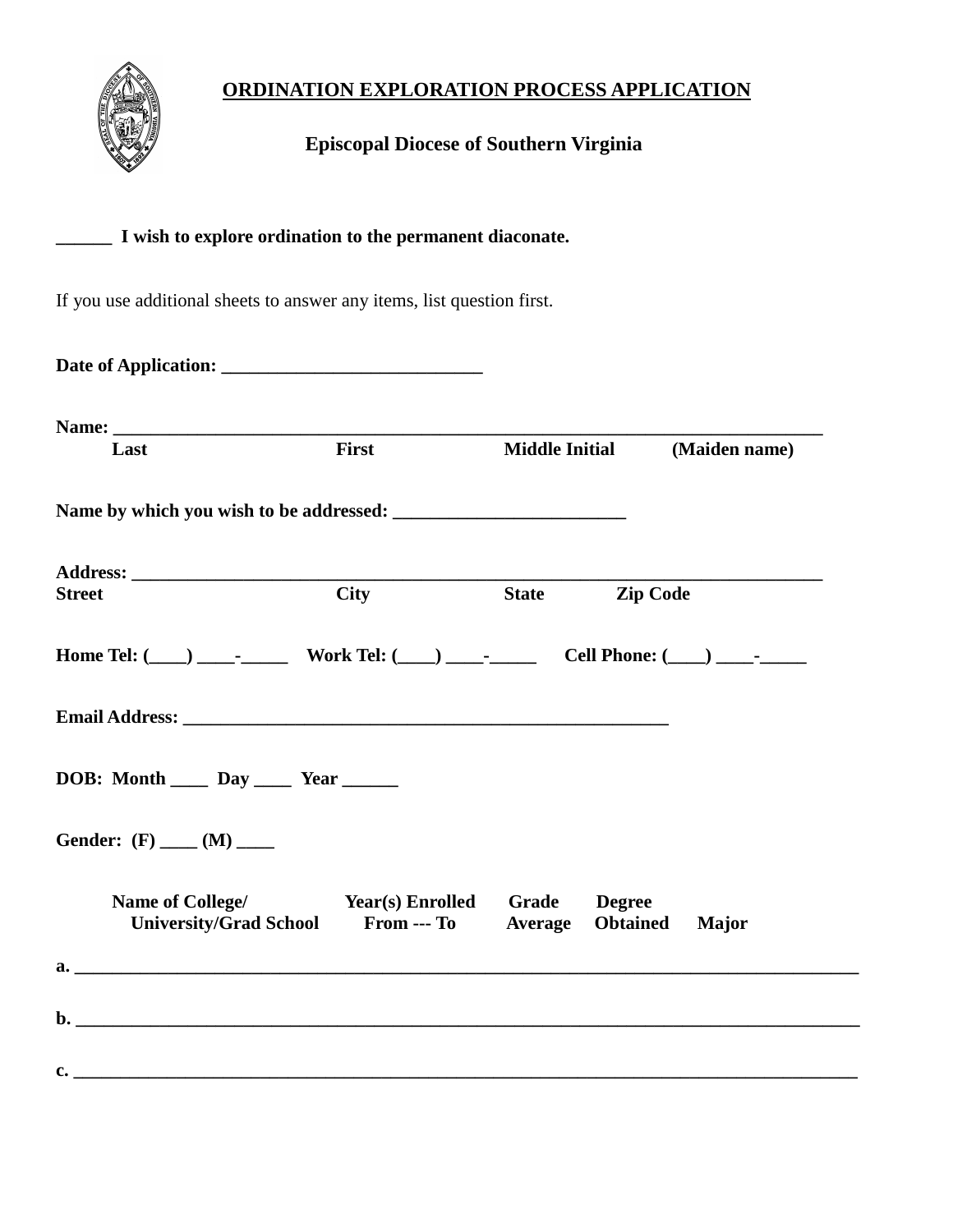| Work History: Please attach resume.                                                                                                                                                                  |  |  |  |  |
|------------------------------------------------------------------------------------------------------------------------------------------------------------------------------------------------------|--|--|--|--|
| Please tell us about any hobbies, interests or volunteer activities.                                                                                                                                 |  |  |  |  |
|                                                                                                                                                                                                      |  |  |  |  |
|                                                                                                                                                                                                      |  |  |  |  |
|                                                                                                                                                                                                      |  |  |  |  |
|                                                                                                                                                                                                      |  |  |  |  |
| Evidence of Baptism: Date ______________________Church/Location/Denomination__________________________________                                                                                       |  |  |  |  |
|                                                                                                                                                                                                      |  |  |  |  |
| Have you ever been a member of another religious denomination? Please briefly state which and<br>how long.                                                                                           |  |  |  |  |
| Have you applied to the ordination process for the diaconate or priesthood in this or any other<br>diocese or denomination in the past? If so, please explain, providing date, location and details. |  |  |  |  |
| Marital Status: ____ single ____ married ____ divorced ____ separated ____ widowed ____ partnered                                                                                                    |  |  |  |  |
| Number/marriages: ____ Length of present marriage in years: _____                                                                                                                                    |  |  |  |  |
|                                                                                                                                                                                                      |  |  |  |  |
|                                                                                                                                                                                                      |  |  |  |  |
|                                                                                                                                                                                                      |  |  |  |  |
| Children: Give the name, age, and gender of each child.                                                                                                                                              |  |  |  |  |
|                                                                                                                                                                                                      |  |  |  |  |
| I GIVE MY FULL PERMISSION FOR ALL THE OEP APPLICATION MATERIALS AND<br>INFORMATION TO BE SHARED WITH PARISH LAY COMMITTEES, SUPERVISING<br>UD JAVEDIGIJOD BIJE GOJA HOGIOV OVIJANJOBDIZ (JED. O      |  |  |  |  |

**RECTOR/VICAR, MY BISHOP, THE COMMISSION ON MINISTRY AND OTHER PERSONS AS DEEMED NECESSARY.**

| <b>Date</b> | oned<br>. .<br>$\sim$ |  |
|-------------|-----------------------|--|
|             |                       |  |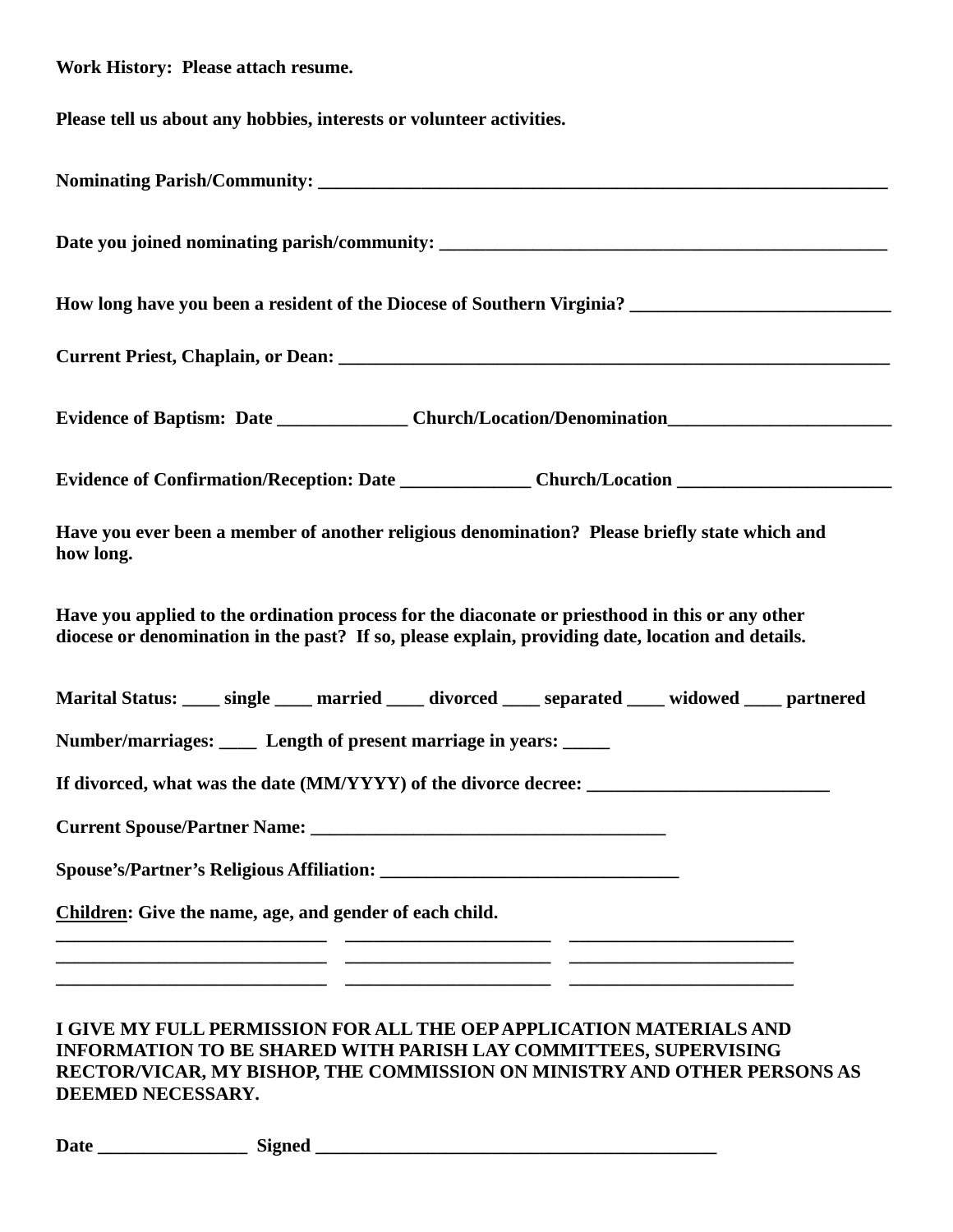# **Spiritual Autobiography Instructions – Permanent Diaconate**

Please provide a short essay (2-3 single-spaced pages) describing the pilgrimage that has led you to seek ordination and submit it with your application.

#### **PLEASE INCLUDE THE FOLLOWING TOPICS:**

- a. What were the family patterns of religious affiliation and practice when you were growing up?
- b. What significant events and persons influenced how you see yourself today as a person of faith?
- c. Describe your current involvement in the Church. In what ways do you directly engage in servant ministry inside and outside the Church now?
- d. Discuss how you nurture your relationship with God.
- e. Describe the discernment process which has led you to explore the possibility of ordained ministry. How and when did you become aware of a possible call to ordained ministry and in what ways has that call been affirmed by others?
- f. As a deacon, how do you see the role of the Church in the world today?
- g. What do you think makes diaconal ministry distinct from lay ministry?
- h. If ordained, what strengths and weaknesses do you envision yourself bringing to the Church?
- i. If ordained as a deacon, how do you envision your future servant ministry and how might that change with ordination?
- j. What do you think it means to have "a heart of a deacon?"